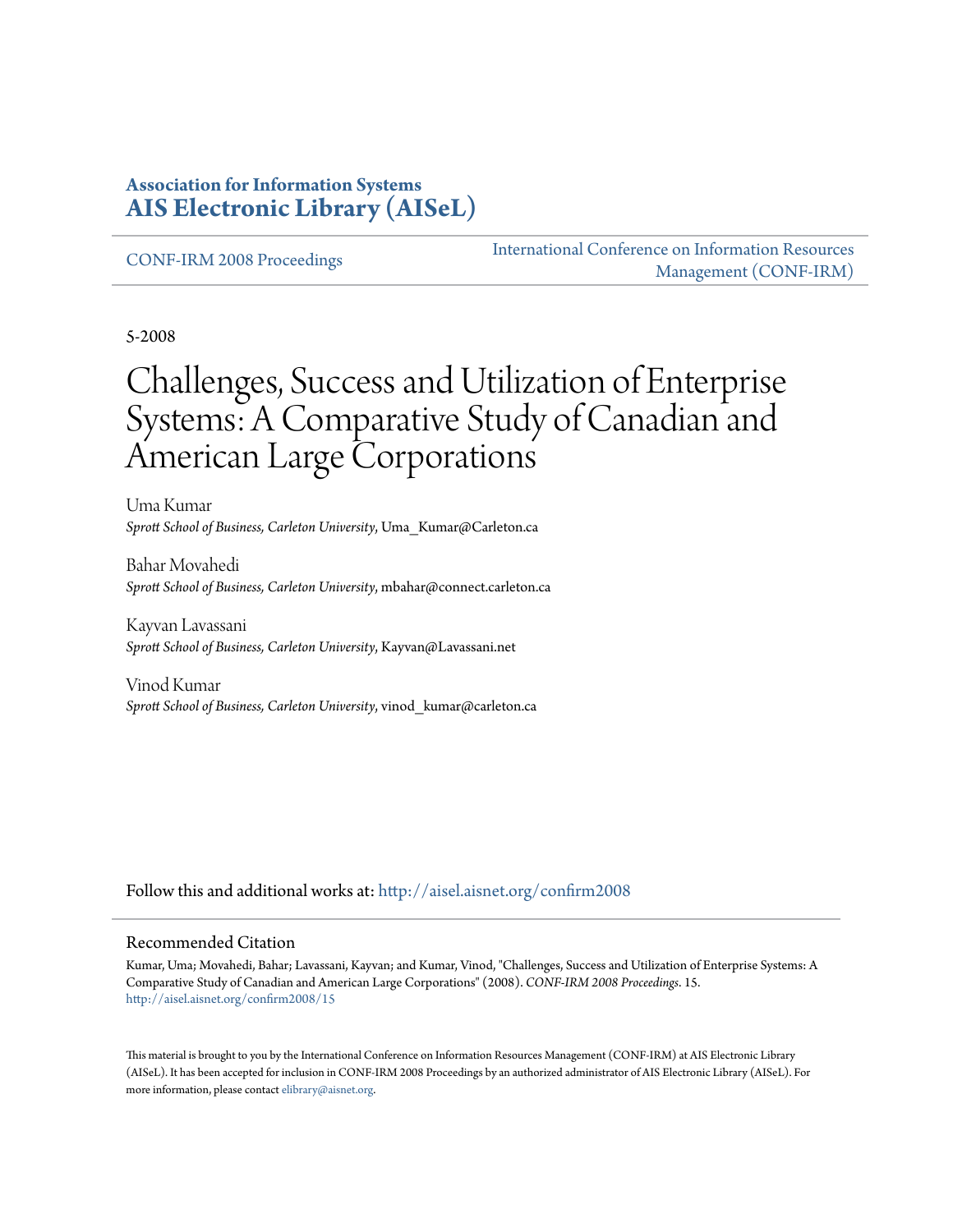## **21F. Challenges, Success and Utilization of Enterprise Systems: A Comparative Study of Canadian and American Large Corporations**

Uma Kumar Sprott School of Business, Carleton University Uma\_Kumar@Carleton.ca

Kayvan Lavassani Sprott School of Business, Carleton University Kayvan@Lavassani.net

Bahar Movahedi Sprott School of Business, Carleton University mbahar@connect.carleton.ca

Vinod Kumar Sprott School of Business, Carleton University Vinod\_Kumar@Carleton.ca

## *Abstract*

This study proposes measurement systems for assessing the success of implementation, challenges of implementation and success of utilization of enterprise systems. The proposed measurement systems are used empirically to assess the level of success and challenges of a sample of 2500 Canadian and American large corporations in the implementation of enterprise systems. Based on the findings of the study, a comparative analysis of the Canadian and American corporation is presented. The findings show that US firms are more successful in following their ES implementation master plan, in implementation of ES, and face fewer challenges. However, we did not find a significant difference between Canadian and US firms in success of utilization of ES.

## *Keywords*

Success, Challenges, Utilization, Enterprise System

## **1. Introduction**

The application of information technology tools in the integration of today's organizations is an inevitable fact. The Enterprise Systems (ES) that use multiple software and hardware modules are used to integrate processes and data in organizations. ES is an integrated, customized, and packaged modular-based system that includes compatible software and hardware and handles the majority of systems requirements in any or all of the functional areas of a firm. These areas include –but are not limited to– marketing, finance, human resources, and manufacturing. Based on this definition, almost every medium- and largesized organization has at least several ES modules, such as a company-wide, accounting software package; a marketing software package; or a manufacturing software package. ES provides us with numerous promising functions – such as integration and automation of business processes, promoting common practices, sharing data across the organization, and providing real-time access to the information (Shari and Seddon, 2007; Fox, 2003; and Nah and Lau, 2001).

There is no doubt about the value that ES provides to any organization, however, the inability of some firms to successfully implement and utilize ES to increase organizational outcomes has been a source of concern for both practitioners and academia. The evidence of ES implementation failures go back to the late 1990s (Hayes, 2007; Hendricks, 2007; Davenport, 1998). In response to this, scholars in this field initiated a trend during the last one and a half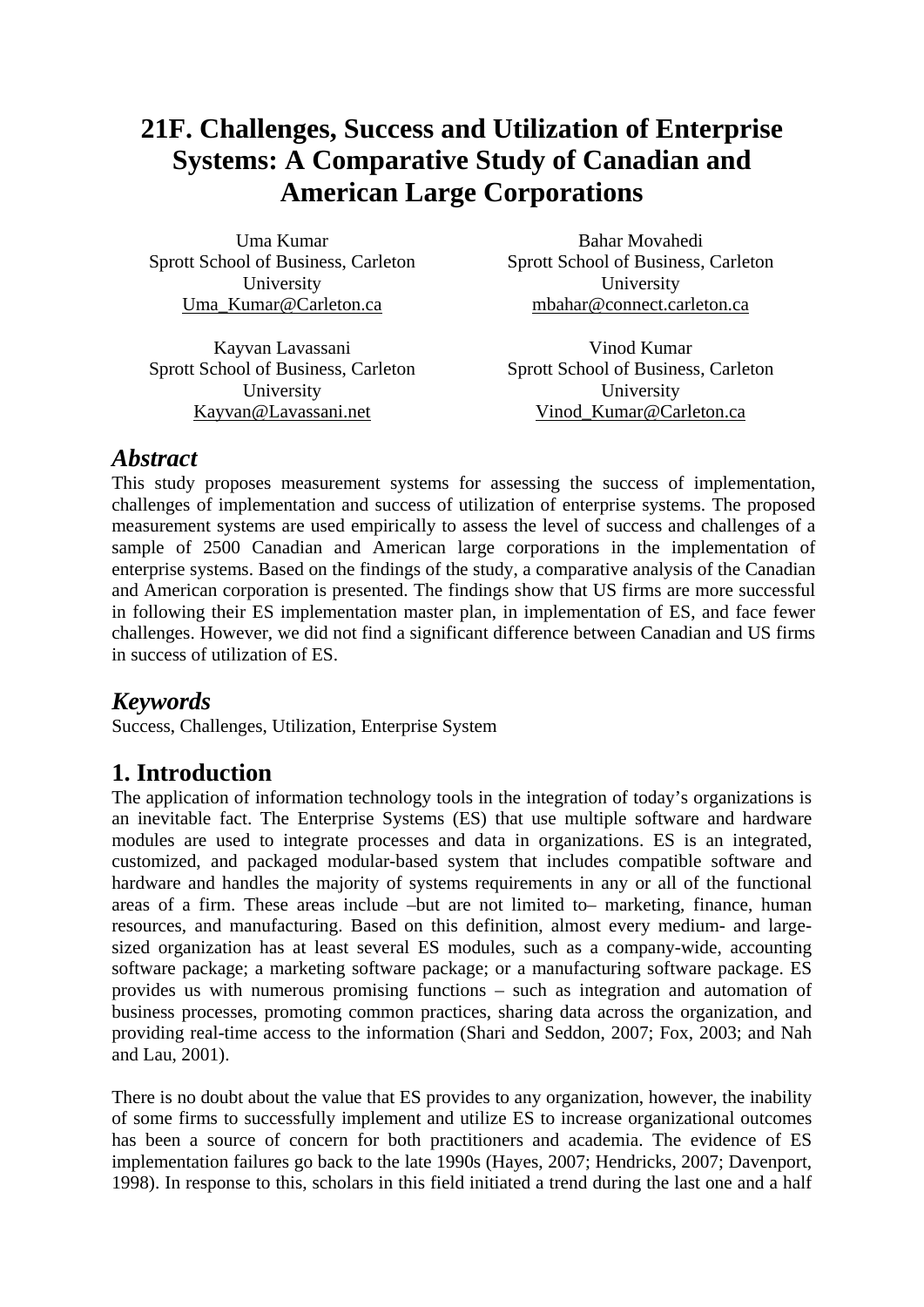decade to investigate the critical factors leading to successful ES implementation (Mihailescu et al., 2007; Huigang et al., 2007; Brown and Vessey, 1999; Holland and Light, 1999; Nah *et al.*, 2001; Nah, Zuckweiler, and Lau, 2003; Lee and Gosain, 2005; and Vathanophas, 2007). A vast number of studies done in regards to the success factors of ES are oriented towards case studies, and, as a result, they cannot be easily generalized; moreover the findings are usually limited to a specific area (Choi at al., 2007; Tchokogue *et al*., 2005).

Therefore, in order to create a more global perspective, we designed a research study to explore different dimensions of ES implementation in North American companies. The present study examines large corporations in Canada and the US. It addresses the following subjects: the difference in the ES implementation, the level of success in implementing ES, the level and types of challenges that exist in implementing ES, and the degree of success in utilizing ES. For the purpose of this study we have developed four measures to help in assessing the implementation practice, the success of ES implementation, the challenges of ES implementation, and the success of ES utilization. The following section of this study presents the measures we developed that are based on our review of literature. The third section will discuss data collection and our analysis of the data gathered. The final section will present our discussion and analysis of the findings.

For better understanding the subject of this study, it is important to highlight the difference between the ES and the Enterprise Resource Planning (ERP) systems. The ERP system traditionally refers to a system that handles all activities of the firm from accounting and finance to managing human resources and customer relations (King and Burgess, 2006). While almost every company in developed countries uses one or several of these ERP modules, not many organizations have integrated all their operations under a global ERP system. Similarly, the evidence from the literature shows that, although many organizations are using some modules of an ERP system, they do not see themselves to be equipped with ERP (Keil and Tiwana, 2006; Rikhardsson, 2006; and Choi at al., 2007). Therefore, to circumvent this confusion we used the term ES implementation for the purpose of this study rather than the term ERP implementation which implies to the implementation of all ERP modules.

## **2. ES Implementation Practice**

Our first research goal in this study is to understand if the ES implementation is different in the US and Canada and, if so, what aspects are different. We asked the respondents in our survey to assess their ES implementation practice from four dimensions: 1. If they have a clear and well-communicated master plan for implementing ES (Variable. 1); 2. If they have followed the master plan during the process of ES implementation (Variable 2); 3. If they have implemented the ES within the planned timeline (Variable 3); and 4. If they have implemented the ES within the planned budget (Variable 4). The respondents were then asked to indicate the extent to which they agree or disagree with each dimension of ES implementation based on their experiences in ES implementation. We used a 5-point Likert scale, and developed a score for assessing the ES implementation practice, which we named the ES Implementation Practice Score (ESIPS). The ESIPS can be a number between 1 and 5, with the higher number indicating that ES implementation has been relatively more successful with regards to the proposed master plan of the organization.

#### **2.1 Success of ES implementation**

Based on the review of the literature on the success factors of ES implementation, we developed a measurement system using 19 indicators. Each indicator measures one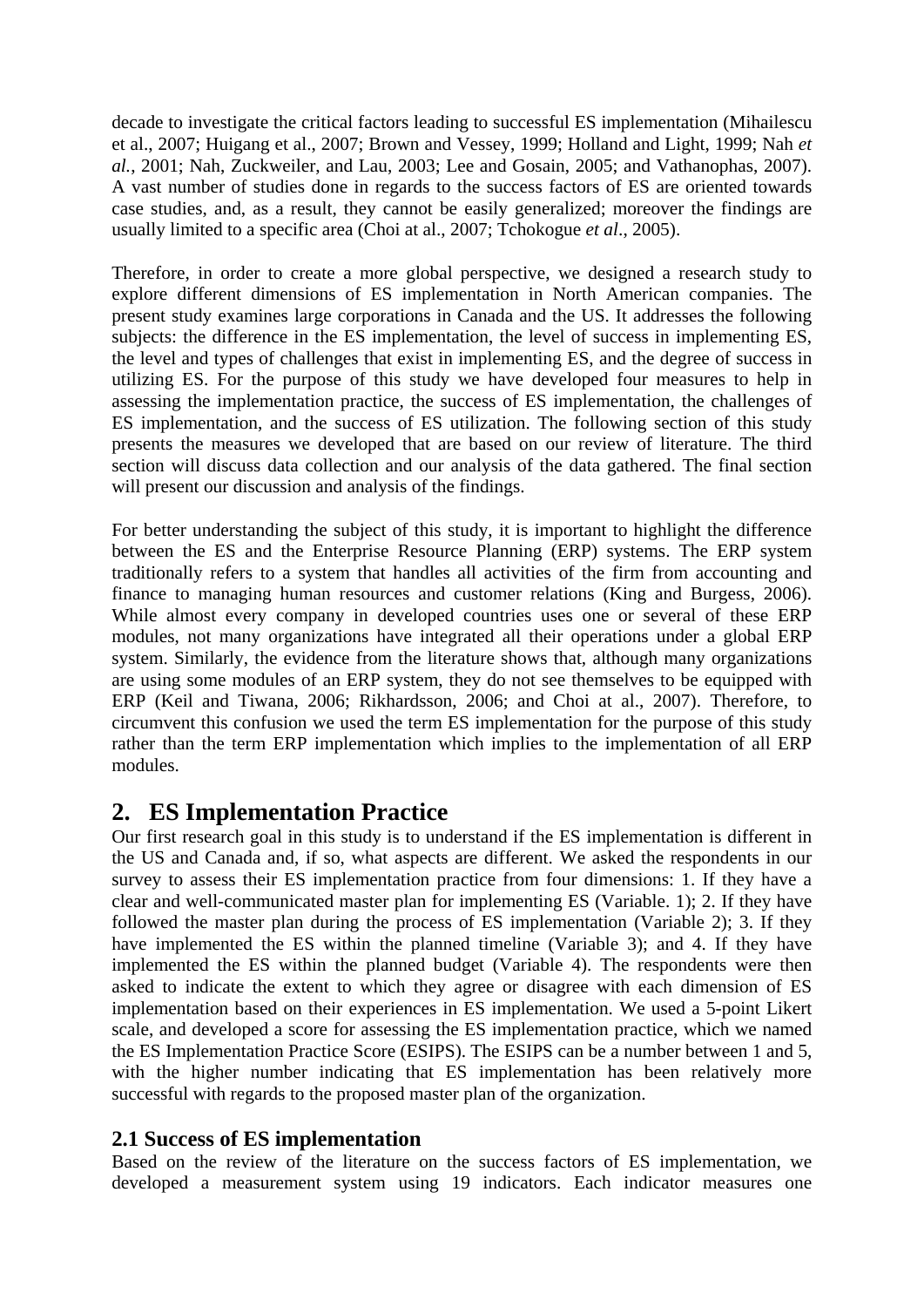dimension of success in ES implementation. It is important to note that this measurement system does not deal with the effects of ES on the outcomes of utilization; rather it basically concerns the appropriate operation of the ES as it replaces the old system and promotes new processes. For each of the 19 factors the respondents were asked to indicate – based on their experience with ES implementation in their organization – the extent to which they agree or disagree with the presented success factor. We then developed the ES implementation success score (ESISS) with a numeric value between 1 and 5. A high ESISS indicates a high level of success in implementing ES. Table 1 presents the list of factors that is used to measure the level of ES success in organizations.

| Use of project                         |                    | Readily shared                         |                  | Redesigning                                  | Providing                                      |                                                   | Existence of    |  |
|----------------------------------------|--------------------|----------------------------------------|------------------|----------------------------------------------|------------------------------------------------|---------------------------------------------------|-----------------|--|
| management practices information for   |                    |                                        |                  | processes in                                 | opportunities for                              |                                                   | ambivalence     |  |
| that effectively<br>decision making    |                    |                                        |                  | conjunction with continuous learning         |                                                | on how                                            |                 |  |
| support the ES                         | within the         |                                        |                  | the ES                                       | about ES                                       |                                                   | organization    |  |
| implementation                         |                    | company                                |                  | implementation                               | functionality in the                           |                                                   | manages IT      |  |
|                                        |                    |                                        |                  |                                              | organization                                   |                                                   | investments     |  |
| Training most                          |                    | Enough attention to Enhanced access to |                  |                                              | Existence of                                   |                                                   | Allocation of   |  |
| employees to                           |                    | people-based                           |                  | organization's,                              | systems to support,                            |                                                   | sufficient time |  |
| understand and                         | factors that would |                                        | suppliers', and  |                                              | encourage, and                                 |                                                   | by the          |  |
| use end-to-end<br>support the          |                    | customers'                             |                  | reward teamwork                              |                                                | organization                                      |                 |  |
| successful use of<br>business          |                    | information post                       |                  | and team                                     |                                                | for the                                           |                 |  |
| processes using                        | the deployed       |                                        | deployment of ES |                                              | development                                    |                                                   | implementation  |  |
| the ES<br>processes                    |                    |                                        |                  |                                              |                                                | of ES                                             |                 |  |
| Existence of                           |                    | Provision of clear                     |                  |                                              | Paying enough by the Enough attention has been |                                                   |                 |  |
| uncertainty among the vision and well- |                    |                                        |                  |                                              |                                                | management attention paid by the management to    |                 |  |
| employees about their defined roles by |                    |                                        |                  | to restructuring reward understand and apply |                                                |                                                   |                 |  |
| involvement and role                   |                    | management in                          |                  |                                              |                                                | and incentive systems industry best practices for |                 |  |
| in the change process                  |                    | order to eliminate                     |                  | subsequent to ES                             |                                                | managing the deployment of                        |                 |  |
| due to ES                              |                    | resistance to                          |                  | implementation                               |                                                | ES infrastructure                                 |                 |  |
| implementation                         |                    | change                                 |                  |                                              |                                                |                                                   |                 |  |

**Table 1:** Measures of ESISS

#### **2.2 Challenges of ES implementation**

For measuring the challenges of ES implementation, we developed an index named Challenges of ES Implementation Score (CESIS). This measure is constructed based on 13 items, with each of them measuring a different dimension of the challenges of ES implementation. The list of measures developed, based on the literature review, is presented in Table 2. The respondents were asked to indicate their degree of agreement or disagreement with the existence of each challenge on a 5-point Likert scale. CESIS, which represents the average score of all challenges, is a number between 1 and 5. A higher CESIS indicates a higher level of challenges in ES implementation in the organization. The data gathered from this section strongly support the comprehensiveness of our proposed list of challenges, as the respondents hardly identified any other significant challenge than the ones used in the questionnaire.

#### **2.3 Success of ES utilization**

To measure the success of utilization (outcomes gained) of ES, we also developed a list of factors based on our review of literature. For each item the respondents were asked to state their agreement or disagreement with the achievement of each success factor (outcome) resulting from ES implementation. The average score of these items is our Score of Success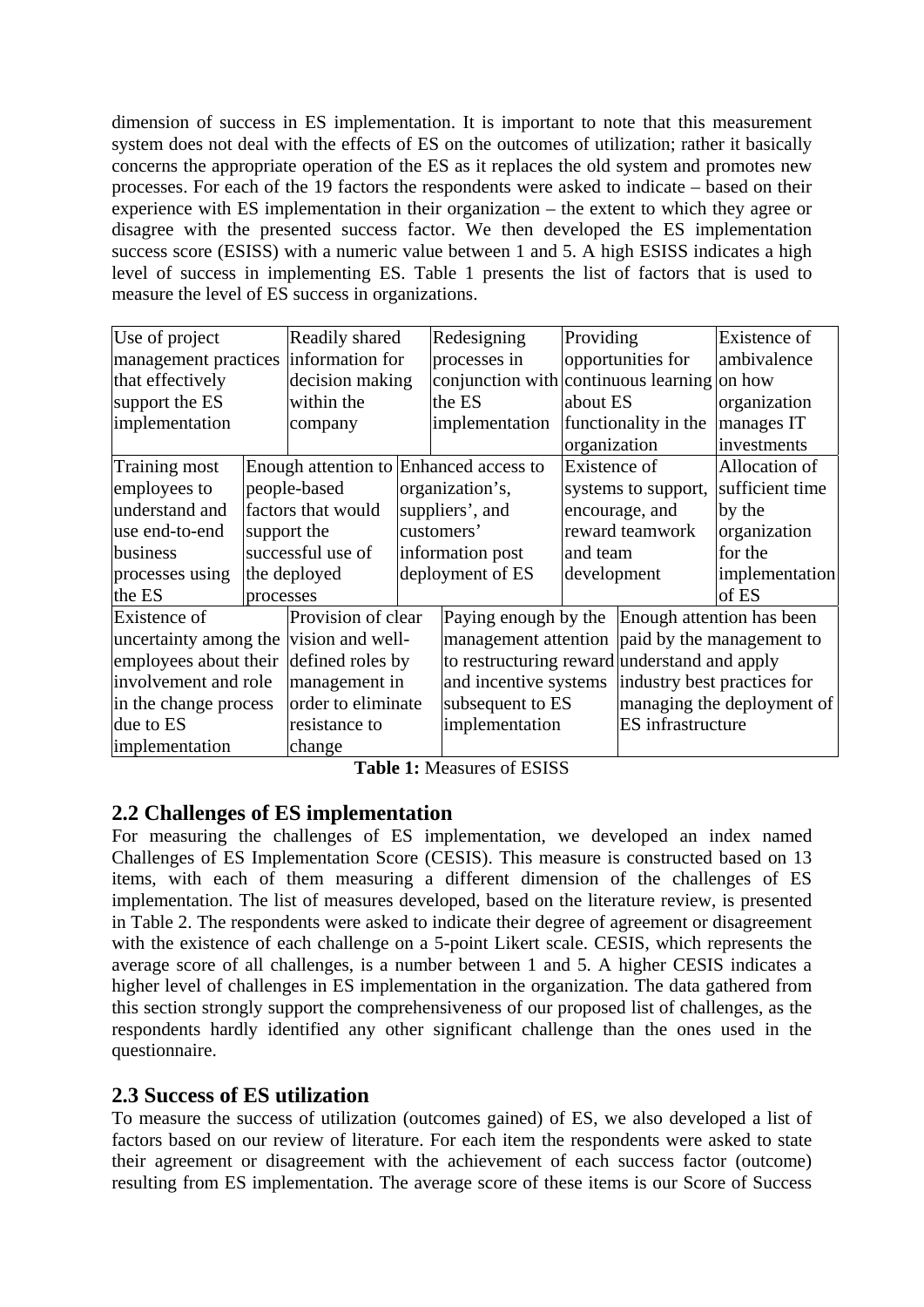of Utilization of ES (SSUES). SSUES is a number between 1 and 5. A higher SSUES shows a higher level of success in terms of outcomes of utilization of ES. The measures of SSUES are presented in Table 3.

| In-house resource            | High costs of                   |                | Lack of a clear                     |                                         | Lack of                         |                              | High turnover of key  |
|------------------------------|---------------------------------|----------------|-------------------------------------|-----------------------------------------|---------------------------------|------------------------------|-----------------------|
| constraints                  | ES                              | vision for the |                                     |                                         | commitment from project persons |                              |                       |
|                              | implementatio                   | use of ES      |                                     |                                         | top leadership                  |                              |                       |
|                              | n                               |                |                                     |                                         |                                 |                              |                       |
| <b>ES</b> adoption           | Significant                     |                | Significant                         |                                         |                                 | Existence of                 | Difficulties in       |
| decisions have not           | knowledge gap                   |                | resistance from                     |                                         |                                 | significant                  | estimating ES project |
| been viewed in terms between |                                 |                | staff during ES                     |                                         |                                 | resistance from requirements |                       |
| of their strategic           | implementers and implementation |                |                                     | managers                                |                                 |                              |                       |
| importance by top            | users of ES                     |                |                                     |                                         |                                 |                              |                       |
| management                   |                                 |                |                                     |                                         |                                 |                              |                       |
| Lack of sufficient           | The organization not            |                | The chosen ES is inconsistence with |                                         |                                 |                              |                       |
| training organized to        | making the right strategic      |                |                                     | organizational processes and does not   |                                 |                              |                       |
| provide employees            | choices needed to               |                |                                     | complement organizational processes and |                                 |                              |                       |
| with skills to use and       | configure the systems and       |                |                                     | policies                                |                                 |                              |                       |
| maintain ES                  | processes while                 |                |                                     |                                         |                                 |                              |                       |
|                              | implementing ES                 |                |                                     |                                         |                                 |                              |                       |

**Table 2:** Measures of CESIS

| Employees have                   | Employees have                      |                           | Access to higher      | Access to a more                 | Ability of the     |  |
|----------------------------------|-------------------------------------|---------------------------|-----------------------|----------------------------------|--------------------|--|
| more autonomy in                 | more collaboration quality data and |                           |                       | up-to-date and                   | company to better  |  |
| decision making                  | with other                          |                           | information about     | flexible technical               | pursue new         |  |
| that is directly                 | employees in                        |                           | customers and         | infrastructure post              | business           |  |
| related to their                 | performing their                    |                           | suppliers             | ES deployment                    | opportunities      |  |
| work                             | tasks                               |                           |                       |                                  |                    |  |
| Creation of new                  | Work has become                     |                           | The jobs are more     | Major positive                   | Clear financial    |  |
| sources of revenue easier        |                                     |                           | satisfying for the    | changes in the                   | benefits resulting |  |
| resulting from                   |                                     |                           | employees             | jobs and roles of                | from deployment    |  |
| deployment of ES                 |                                     |                           |                       | individuals                      | of ES              |  |
| More flexibility and             |                                     | Clear cost savings result |                       | The implemented ES helps the     |                    |  |
| responsiveness in delivering     |                                     |                           | from deployment of ES | company to reach and serve more  |                    |  |
| products and services across the |                                     |                           |                       | customers than it previously did |                    |  |
| organization                     |                                     |                           |                       |                                  |                    |  |

**Table 3:** Measures of SSUES

#### **3. Data Collection 3.1 Data Collection**

To collect data, 2,500 vice-presidents, directors, and managers of large US and Canadian corporations were contacted. The respondents were asked to respond to the survey if they have been involved in the implementation of ES in their organizations. The response rate was 9.1 percent (275 usable responses). The data was collected using 2,500 mailed surveys and 500 individualized emails. 48 percent of the respondents were Canadian firms and 52 percent were US firms. 3.5 percent of the firms were Canadian-American firms. On average, each company had 4.5 Modules of ES. The average for Canadian firms was 5.1 and for US firms it was 4.2. Finance and accounting modules, human resources modules, and supply chain management modules were among the most popular modules. By contrast, manufacturing,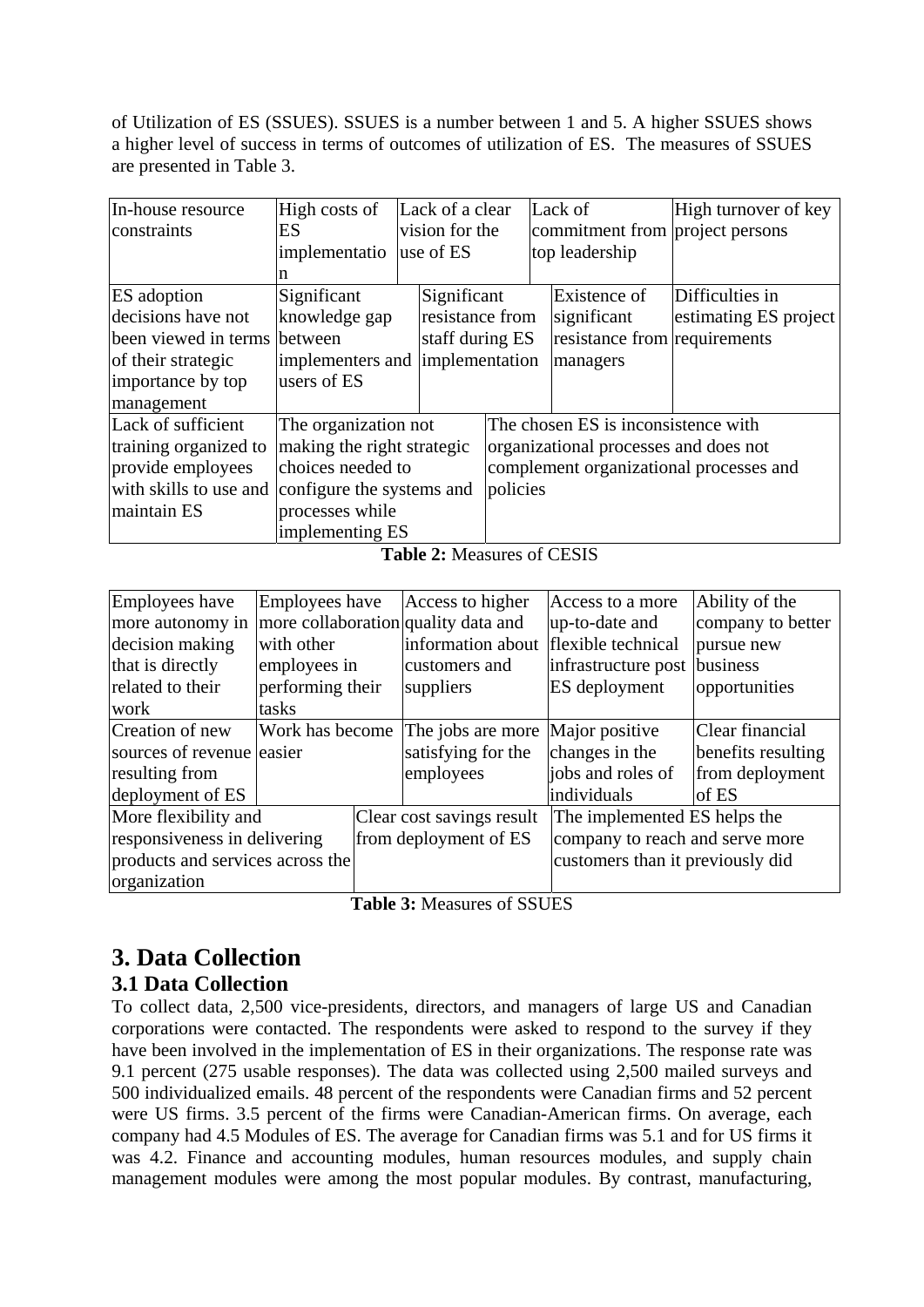marketing, and project management modules were relatively less popular. Close to 30 percent of the firms indicated that they have some other ES modules that were specially designed for some specific functions. However, we could categorize each of those ES into one of our seven proposed ES modules.

#### **3.2 The difference in the ES implementation between Canadian and US large corporations**

To explore this aspect of the study we asked the respondents about four dimensions of ES implementation – as described in the section 2 – in order to measure the ESIPS. We asked the firms about the existence of a clear and well-communicated master plan for ES implementation (Var. 1). Close to 70 percent of the firms agreed or strongly agreed that they had a clear and well-communicated master plan for ES implementation, while less that 4 percent of the respondents indicated that they did not have such a clear and wellcommunicated master plan for implementing ES. Regarding the ES implementation procedure (Var. 2), 71 percent of the firms reported that their ES implementation practice was done as planned, while only 8 percent reported that ES implementation did not follow the master plan. Although 47 percent of the ES implementation across our sample of North American large firms were within the planned timeline (Var. 3), 48 percent of respondent disagreed or strongly disagreed when they were asked if their ES implementation was within the planned budget (Var. 4). The overall ESIPS for all firms (US and Canadian) is 3.48.

For each of the four measures of ESIPS we ran a comparative analysis. The summary of this comparative analysis in presented in Table 4.

For ESIPS and most of its measures we found that there is a significant difference between the two countries. Furthermore, all of the scores are equal or above the median (3), which indicates that both Canadian and US firms are relatively successful in implementing ES within the framework of the master plan. However, it is important to note that Var. 3 and Var. 4, gained the least scores, which indicates that the firms have relatively more difficulty in implementing the ES within the planned timeline and budget.

| <b>Region</b> | Var. | p-   | Va               | $p-$ | Va             | $p-$ | Var. | $p-$ | ESI       | $p-$ |
|---------------|------|------|------------------|------|----------------|------|------|------|-----------|------|
|               |      | valu | r <sub>1</sub> 2 | valu | r <sub>3</sub> | valu | 4    | valu | <b>PS</b> | valu |
|               |      | e    |                  | e    |                | e    |      | e    |           | e    |
| North         | 3.85 |      | 3.7              |      | 3.1            |      | 3.15 |      | 3.48      |      |
| America       |      |      | 4                |      |                |      |      |      |           |      |
| Canada        | 3.62 | 0.00 | 3.3              | 0.00 | 3              | 0.00 | 3.06 | 0.07 | 3.26      | 0.00 |
|               |      | 0    |                  | 0    |                |      |      |      |           |      |
| United        | 3.80 |      | 3.8              |      | 3.1            |      | 3    |      | 3.73      |      |
| <b>States</b> |      |      |                  |      |                |      |      |      |           |      |

**Table 4:** Comparative analysis of ESIPS

#### **3.3 The level of success in implementing ES by Canadian and US large corporations**

The analysis of the 14 success indicators of ES implementation showed that almost all of the indicators have an average score of more than 3. The only exception was for the "attention to restructuring reward and incentive systems subsequent to ES implementation," with the overall score of 2.7. In general, 48 percent of the firms have indicated that they were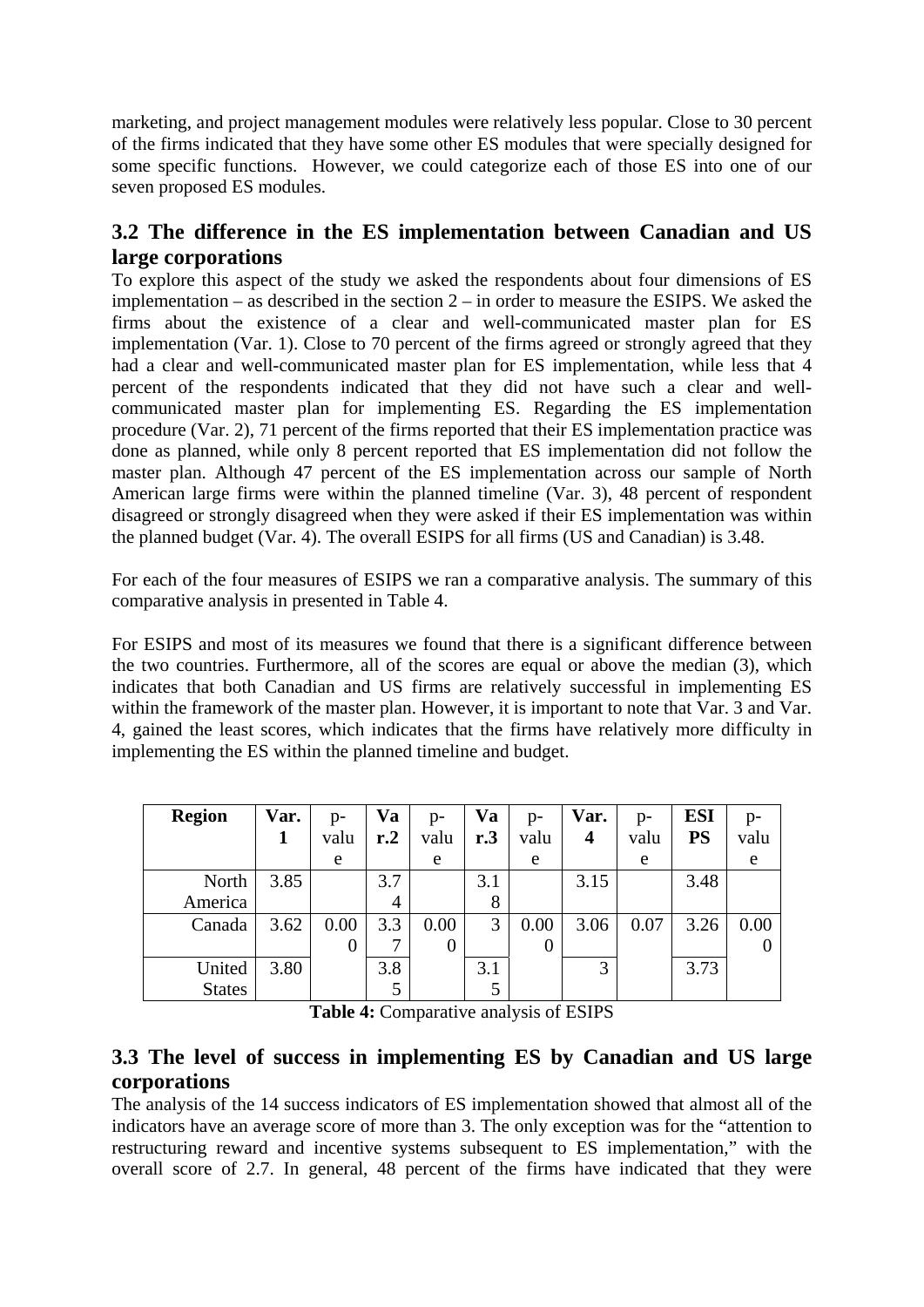successful in implementing ES (with an ESISS of 3 to 4), while 22 percent have indicated that they were very successful (with an ESISS of more than 4). By contrast, 30 percent of the firms have indicated that they were not successful in implementing ES (with an ESISS of less than 3). The overall ESISS score for North American firms in our sample was above 3 (3.4), which indicates overall success in implementing ES. However, while US firms achieved an overall ESISS of 3.6, the score for Canadian firms was around 3.1, which indicates that Canadian firms are relatively less successful in implementing ES. However, since this score is still above the median (3) for Canadian firms, we cannot claim a significant difference between the level of success achieved between Canadian and US firms. The t-test of the measures of success of ES implementation indicate that the level of success of Canadian firms in implementation of ES was significantly different from the level of success of US firms in ES implementation (see Table 5).

| <b>Region</b> | <b>ESISS</b> | <b>CESIS</b> | <b>SSUES</b>    |  |
|---------------|--------------|--------------|-----------------|--|
|               | p-value      | p-value      | <i>p</i> -value |  |
| Canada        |              |              |                 |  |
| United        | 0.000        | 0.000        | 0.55            |  |
| <b>States</b> |              |              |                 |  |

**Table 5:** Comparative analysis of ESISS, CESIS and SSUES

Furthermore, the average score of each of the indicators for Canadian and US firms revealed the differences between the scores. The top six success indicators in which Canadian firms are behind US firms are discussed in the following paragraph.

First, Canadian firms do not allocate sufficient time for ES implementation. This score for Canadian firms was the lowest score among all success indicators with a 2.81 score (on the 1- 5 scale). The second low indicator for Canadian firms is that they are relatively more ambivalent on how their organization manages IT investments. Third, Canadian firms pay less attention to understanding and applying industry best practises to manage and deploy ES infrastructure, while US firms are significantly more successful on this aspect (with an score of 3.73). Fourth, In Canadian firms, the level of information sharing among different levels of organization for decision-making is relatively lower than among US firms. Although this score for Canadian firms is still above 3 (3.1), US firms are significantly more successful in information sharing (with a score of 3.7). A fifth significant issue that we observed in our analysis of data was the high level of uncertainty among the Canadian employees about their involvement and role in the change process during ES implementation (score of 2.8). This score for US firms is also relatively low but still above the 3 (3.3). And a sixth success indicator in which Canadian firms were behind U.S. firms was that Canadian firms had a significant problem regarding the attention to people-based factors that would support the successful use of the ES (with a low score of 2.88). Another interesting finding in the analysis of success factors showed that both Canadian and US firms were significantly unsuccessful in restructuring reward and incentive systems subsequent to ES implementation. Both countries had the score of less than 3 for restructuring reward and incentive systems.

### **3.4 The level and types of challenges in implementing ES for large Canadian and US corporations**

Based on data analyses of large North American firms, three of the factors for measurement of challenges received a score of more than 4 (but less than 5). Therefore, we interpret them as very significant challenges, while the other ten measures were found to be significant from their score of more than 3 but less than 4. The three most significant challenges, in the order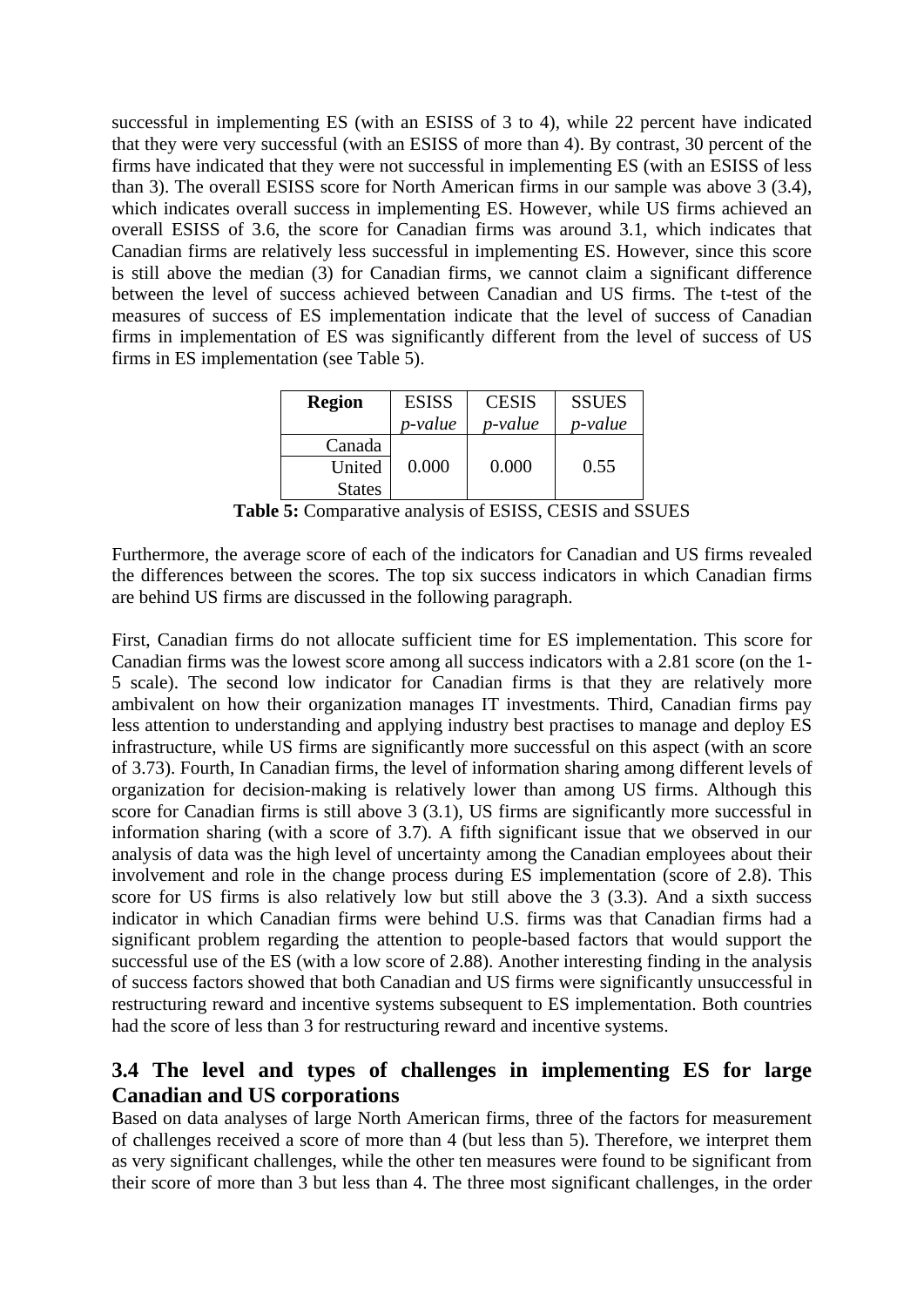of their importance, were found to be: resource constraints, high implementation cost, and a knowledge gap between ES implementers and users of ES. The overall CESIS of North American firms in our sample was 2.67, which indicates that the firms in general do not face serious challenges in ES implementation. The t-test of the measures of challenges of ES implementation indicate that Canadian firms significantly more challenges in implementation of ES in comparison to the US firms (see Table 5).

The comparative analysis of the data gathered shows that the Canadian firms had experienced more challenges in implementing their ES (with an average CESIS of 2.8) in comparison to US firms (with an average CESIS of 2.5). However, since the CESIS for both categories of the firms was less than 3, we can argue that none of the two groups faced serious challenges in implementing ES.

| Canadian*                               | $US^*$                        |  |  |  |
|-----------------------------------------|-------------------------------|--|--|--|
| In house resource constraints           | In house resource constraints |  |  |  |
| High implementation costs               | High implementation costs     |  |  |  |
| Knowledge gap between implementers and  | Knowledge<br>between<br>gap   |  |  |  |
| users of ES                             | implementers and users of ES  |  |  |  |
| Resistance<br>while<br>from<br>managers |                               |  |  |  |
| implementing ES                         |                               |  |  |  |
| Estimation of ES project requirements   |                               |  |  |  |

\*The challenges are presented in the order of importance from top to bottom.

**Table 6:** Major Challenges of ES implementation for Canadian and US firms

A more precise look at the measures of CESIS reveals that among the US firms, only three measures of CESIS were found to be above 3, while for Canadian firms five measures of CESIS were above 3. The interesting point is that those types of challenges that gained the score of 3 and above for the US firms were exactly the same kinds of challenges that gained the score of 3 and above for Canadian firms; however, the score for Canadian firms was relatively higher. The only challenge indicator in which Canadian firms scored less in comparison with the US firms was the availability of training to employees for the use and maintenance of ES. Table 6 presents the list of major challenges US and Canadian firms faced pre, during, and post ES implementation.

#### **3.5 Success of utilization of ES among Canadian and US firms**

With overall SSUES of 3.54, the North American firms were found to be successful in utilizing the ES. The firms indicated that they had experienced clear financial benefits from deployment of ES. This was not surprising; however, we were interested to know if the financial benefits were resulted from cost saving or from the creation of new revenue sources. In assessing the outcomes, we asked the firms about both of these variables (cost-saving and increase in revenue). The results indicate that financial benefits resulting from the utilization of ES comes from both cost-saving and an increase in revenue. However, the cost-saving (with a score of 3.77) is relatively more than new sources of revenue (with a score of 3.1). The t-test of the measures of success of utilization of ES indicate that the level of success of Canadian firms and US firms in ES utilization was not significantly different (see Table 5).

The comparative analysis of the SSUES reveals that Canadian firms are slightly (but not significantly, according to the t-test) more successful in utilization of ES. The SSUES of Canadian firms is 3.6, while this score for US firms is 3.44. Among the top four measures of success for US firms are having access to more up-to-date and flexible technical infrastructure (score: 3.9) and positive major changes in the jobs and roles of employees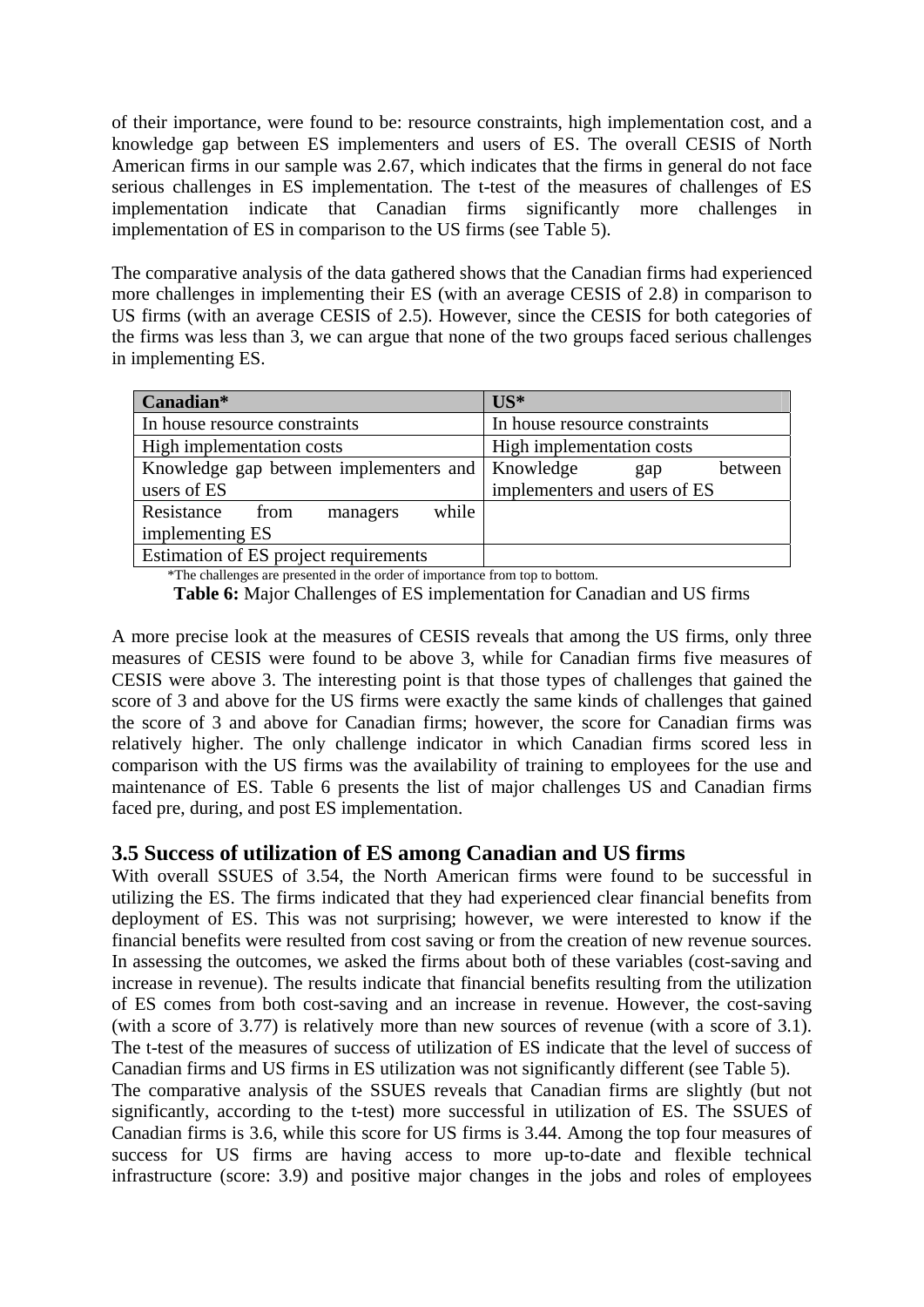(score: 3.63). Also in the top four are clear cost savings (score: 3.6) and better pursuit of business opportunities (score: 3.6). Among the top four measures of success for Canadian firms are the firms were able to reach and serve more customers than previously (score: 4.2) and they were more flexible and responsive in delivering products and services (score: 4.1). Also in the top four, they achieved both significant cost savings (score: 3.9) and financial benefits (score: 3.8).

## **4. Conclusion**

This study explores the implementation of ES in large North American corporations. The close percentage of Canadian and US firms that participated in the survey provided a good opportunity for us to perform a comparative analysis of the data gathered. The comparative analysis shows that there exist some differences between Canadian and US firms in our sample, in both the success and challenges of ES implementation and in the utilization of ES. In general, the findings indicate that US firms in our sample are more successful in following their ES implementation master plan, in implementation of ES, and face fewer challenges. However, the level of success of utilization of ES was not found to be different among Canadian and US firms. In regards to the ES utilization, US firms were relatively less successful in creating new sources of revenue with the utilization of ES, and they were relatively less successful then Canadian firms in utilizing ES to increase the provision of products and service. US firms were also less successful in using the ES to increase the level of flexibility in their operations. The data collected in this empirical study will be used in future studies to conduct more appropriate statistical analysis such as structural equation modeling. The findings of this study cannot be easily generalized to all Canadian or US firms. Future studies can be done to help the generalization of the findings.

## *References*

- Andre Tchokogue, Celine Bareil, and Claude R. Duguay (2005). "Key lessons from the implementation of an ERP at Pratt and Whitney Canada." *Int. J. Production Economics* 95 (2005) 151–163.
- Bingi, P., Sharma, M.K., and Godla, J.K. (1999), "Critical issues affecting an ERP implementation," *Information Systems Management*, Vol. 16 No. 3, pp. 7-14.
- Choi, J.; Ashokkumar, S.; Sircar, S. (2007). An approach to estimating work effort for enterprise systems software projects, *Enterprise Information Systems*, Vol. 1, No. 1, pp. 69-87.
- Chwen Sheu, Bongsug Chae, and C.-L.Chen-Lung Yang (2004) "National differences and ERP implementation: issues and challenges." *Omega,* Volume 32, Issue 5, October 2004, Pages 361-371.
- Davenport, T.H. (1998), "Putting the enterprise into the enterprise system," *Harvard Business Review*, pp. 121-31.
- Ekanayaka, Y., Currie, W.L., Seltsikas, P. (2002), "Delivering enterprise resource planning through application service providers", *Journal of Logistics and Information Management*, Vol. 15 No.3, pp.192-203.

Fox, P. (2003), "The art of ERP done right", *Computerworld*," Vol. 37 No. 20, pp. 22-3.

- Greenbaum, T.L. (2000), *Moderating Focus Groups. A Practical Guide for Group Facilitation*, Sage, London.
- Hayes, Scott (2007). Providing Enterprise Systems, *Practical Accountant*, Vol. 40, No. 2, pp. SR11-SR11.